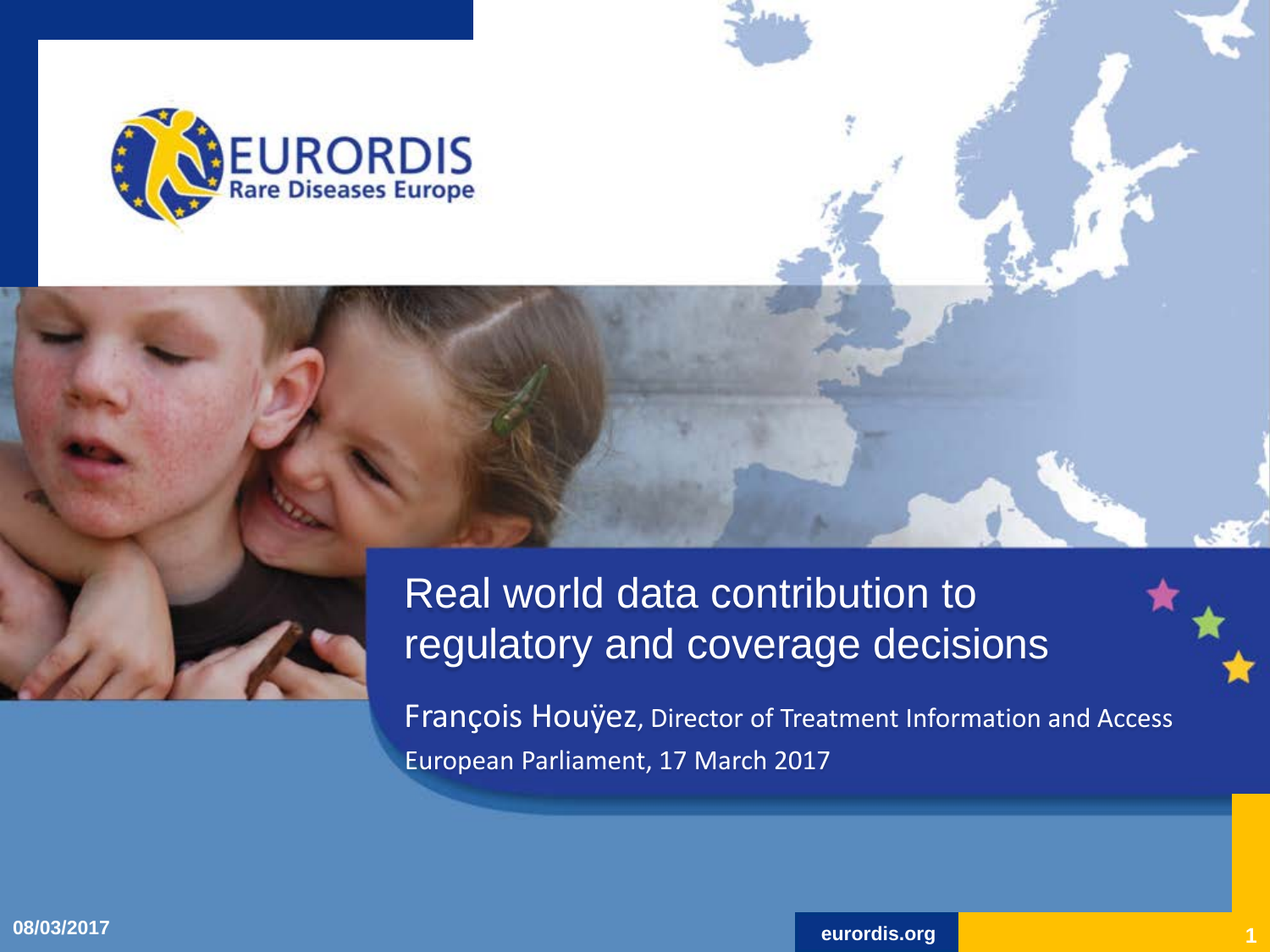## Too early ? To soon?

Satisfying level of evidence Marketing authorisation

R&D starts

Time needed (clinical trials)

Post-authorisation

Available "early" To the detriment of long term evidence e.g. AZT 1986 e.g. late onset toxicity

Available "late" To the detriment of patients who could not survive until this point

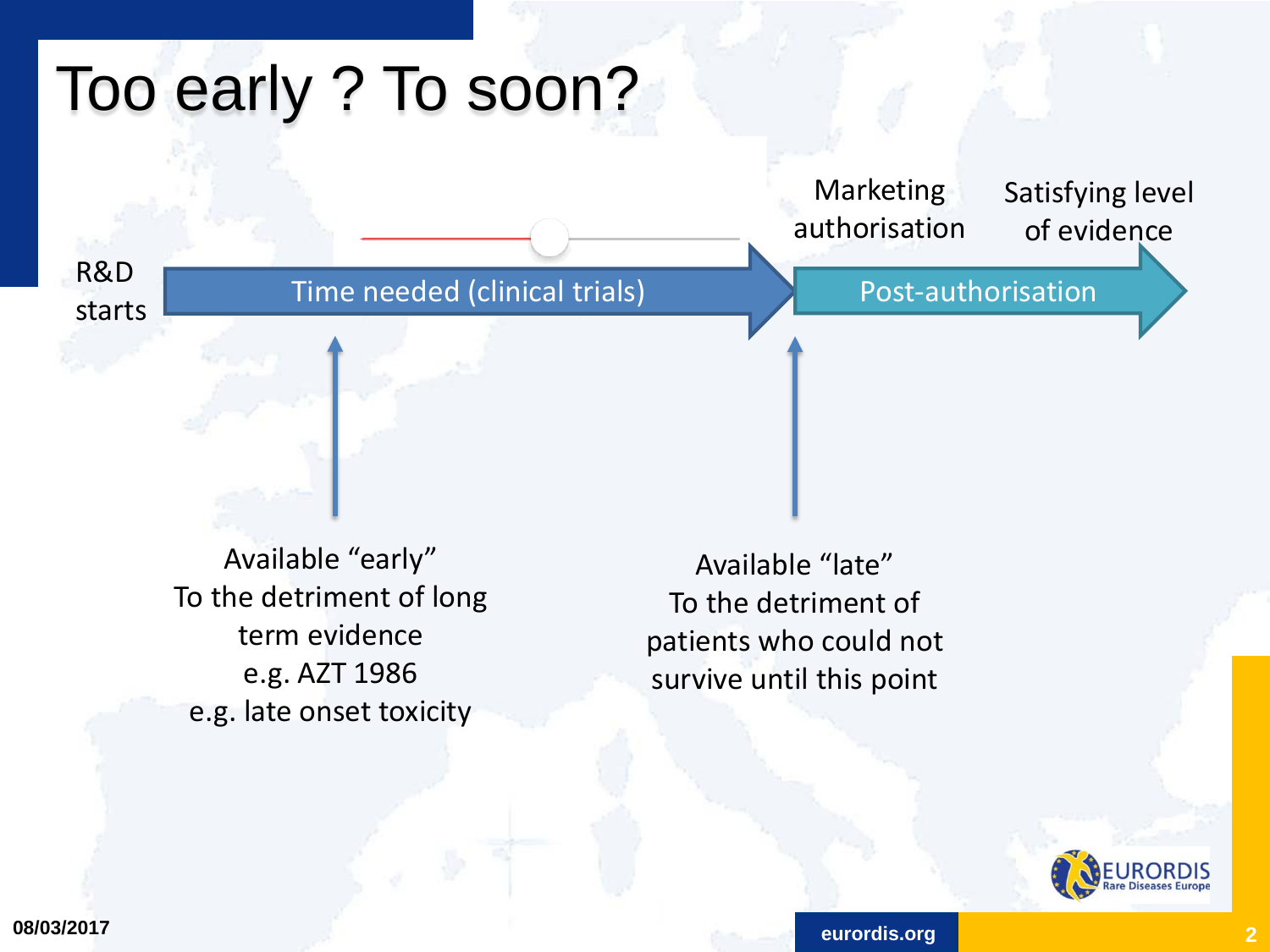Registers vs Patients: aims of a register *Register reality Patient expectations*

- 1. Epidemiological research
- 2. Clinical research
- 3. Natural history of the disease
- 4. Disease surveillance
- 5. Treatment evaluation (efficacy/safety)
- 6. Genetic mutations database
- 7. Healthcare/Social Services planning
- 
- 1. Healthcare/Social Services planning
- 2. Treatment evaluation (efficacy/safety)
- 3. Natural history of the disease
- 4. Epidemiological research
- 5. Clinical research
- 6. Disease surveillance
- 7. Genetic mutations database

EPIRARE project 2013. 3,437 questionnaires analysed covering 500 rare diseases Data collection: 1/07/2012 until 1/02/2013 [http://www.epirare.eu/\\_down/del/D1.2\\_EPIRARE\\_PatientSurvey\\_FINAL.pdf](http://www.epirare.eu/_down/del/D1.2_EPIRARE_PatientSurvey_FINAL.pdf)

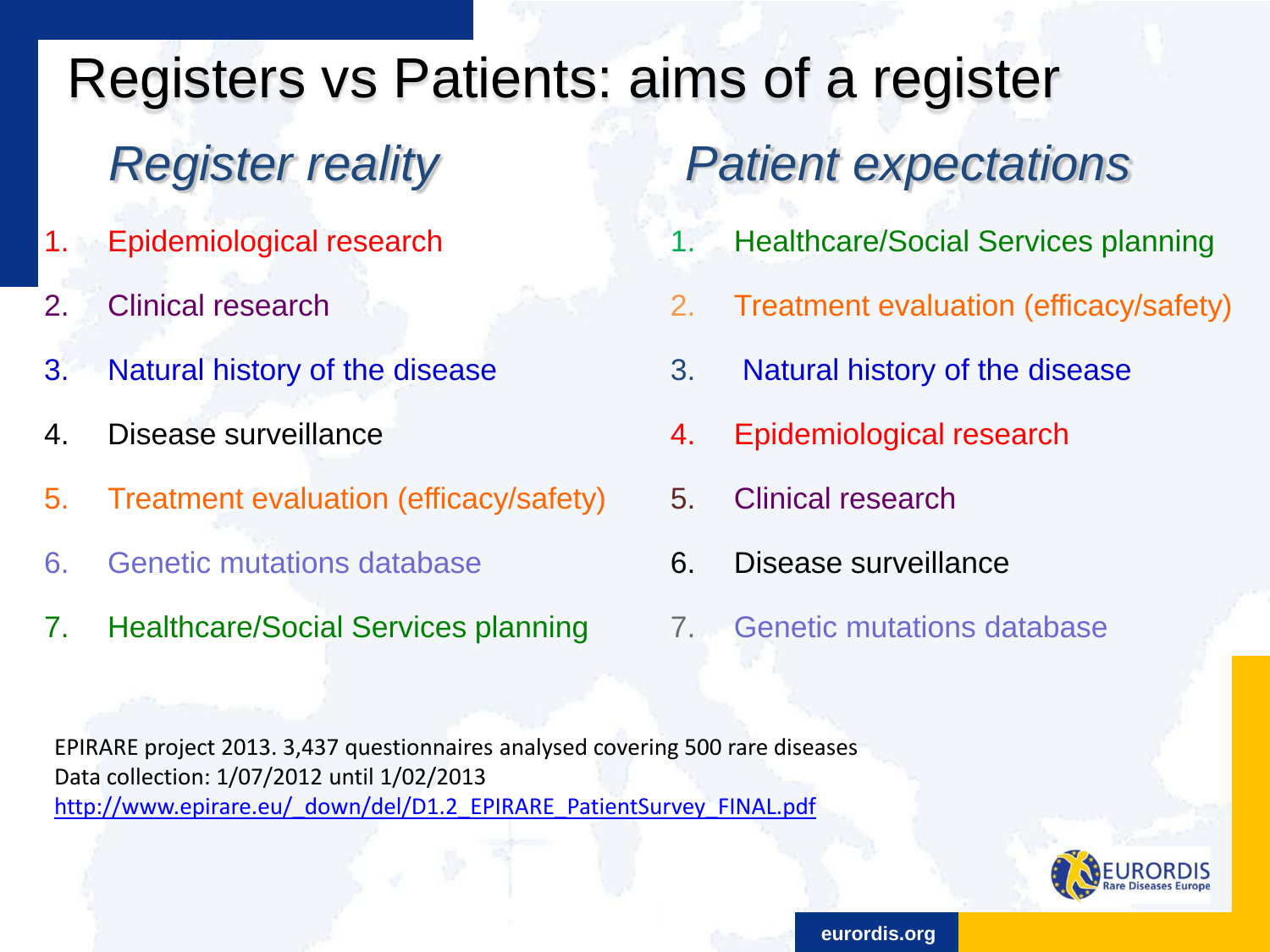# Major Highlights of Patient Preferences

- Patients see data sharing as an imperative as long as:
	- Consent is obtained
	- Privacy and confidentiality are protected
	- Results are communicated to them
	- Patients are part of the governance
	- Access to data is transparent especially cross border

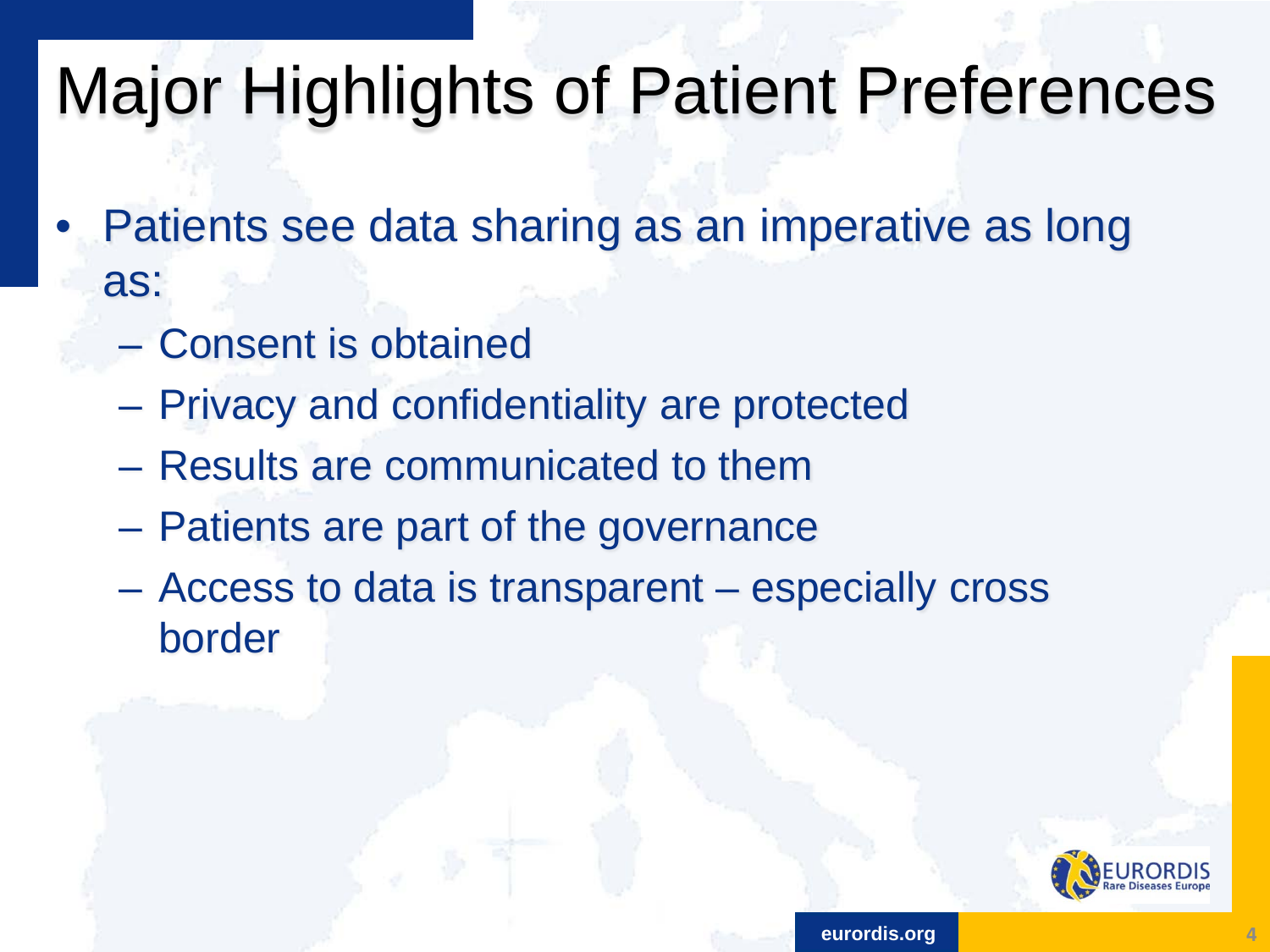### RWE needed as (inter alias)

- Disease registries, more than product registries
- RWE patients different from CT patients
	- Comorbidities, Co-medications
- RWE data of interest for regulators and HTA
	- e.g. spontaneous haemorrhages in haemophiliacs using HIV protease inhibitors (compassionate use data) 1996
	- Measuring the efficacy of risk minimisation measures for cidofovir pre-MA (renal toxicity)
	- Celgene register for lenalidomide pay-for-performance agreement
- For gene therapy: single intervention long-term outcome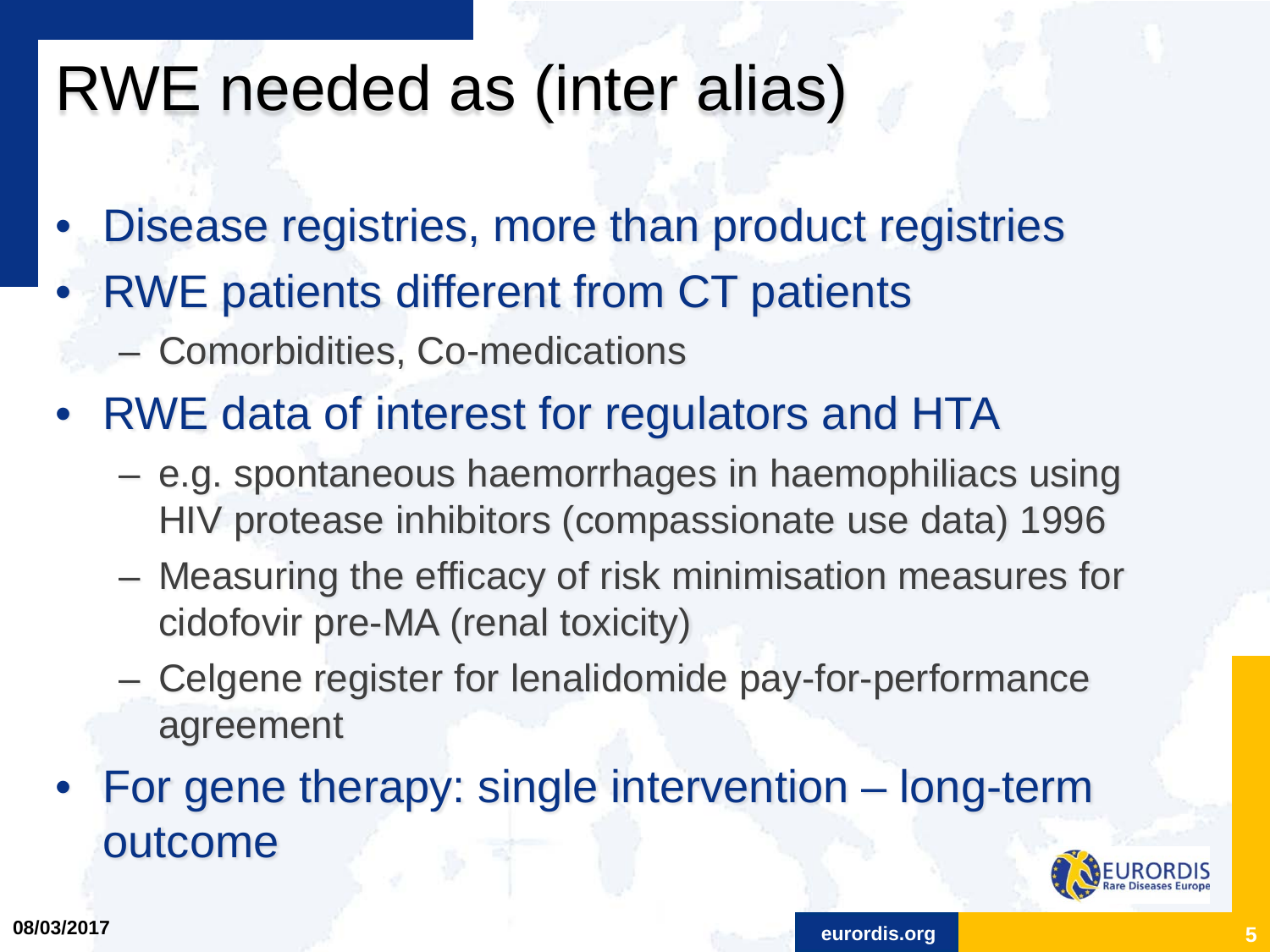#### RWE to measure if medicines work as expected

#### Pay for performance agreements

- Treatment paid to the MAH only for patients who respond
- i.e. 100 patients treated, drug costs 10 000€/patient
	- Total cost: 1 000 000 €
	- In fact 60 patients responded as expected (registry data)
	- Paid to the MAH: 600 000€
- Can only work if the MAH can verify whether 60 and not 100 of patients responded
- Access to data? Data accessed/analysed by trusted third party? Who?
- Can we trust RWE data as RCTs (GCP, inspections)?